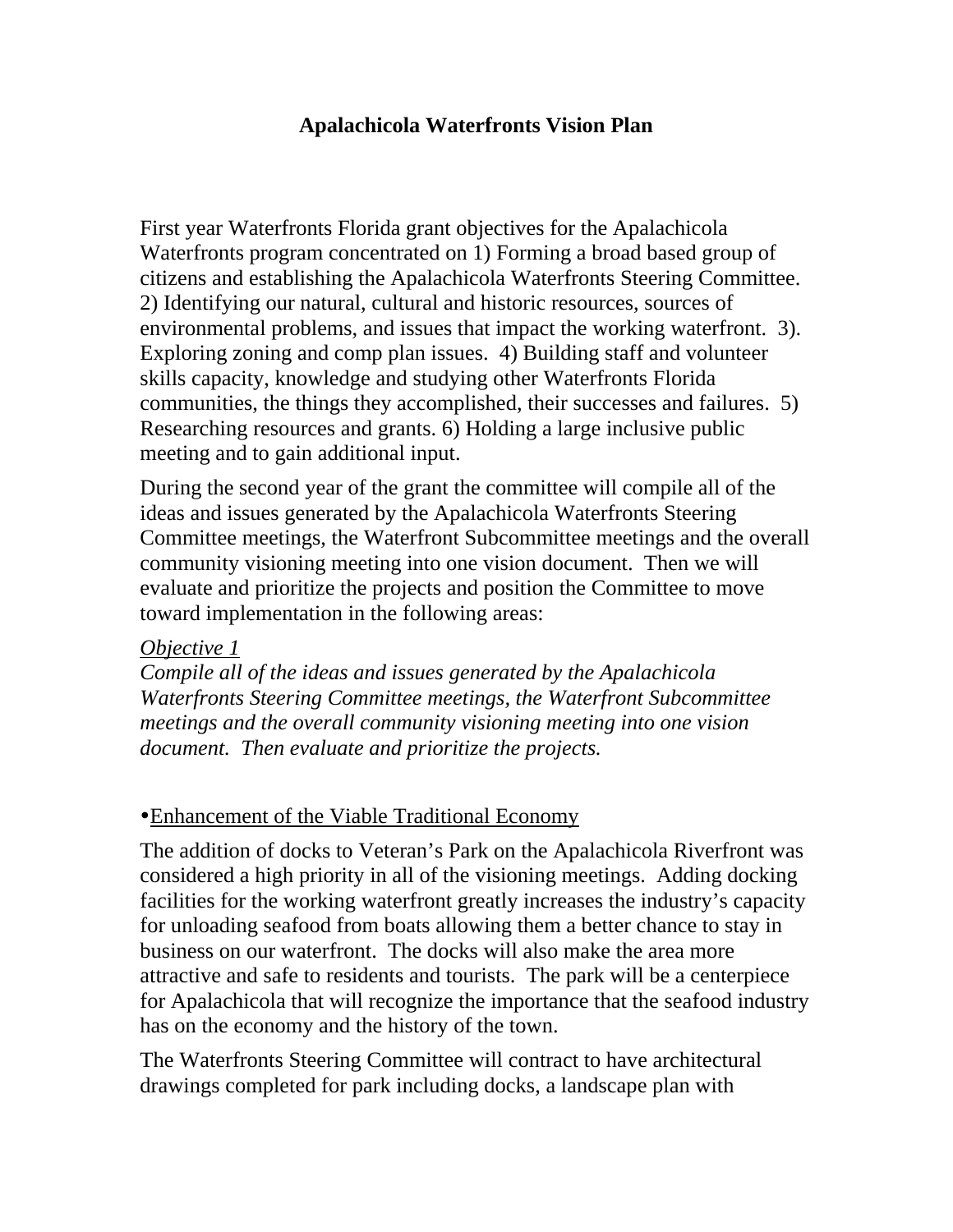educational kiosks, and a public restroom facility. We will also research mooring agreements for the use of the docks and seek funding for the completion of the docks and the park.

### *Objective 2 Enhancement of the Viable Traditional Economy*

*-Contract to have architectural drawings completed for park including docks, a landscape plan with educational kiosks, and a public restroom facility.* 

*-Research and draft mooring agreements for the use of the docks and seek funding for the completion of the park.* 

-*Scipio Creek Boat Basin (Mill Pond) was originally conceived to be an area where the commercial seafood industry could expand and have support services. The Waterfronts Steering Committee will work toward getting a conceptual plan completed that includes the ideas generated during the visioning process. The Committee will also work with the Planning and Zoning Commission to explore zoning issues* 

Cultural Resource Protection and Public Access:

• Preserving the historic integrity, unique character and small town atmosphere of Apalachicola are considered very important. To assist in the preservation of these assets the Waterfronts Committee will help city staff and the Planning and Zoning Committee prepare an historic architectural guidelines booklet that defines the city's land development regulations, the review procedures for renovation and new construction, and principles of design. Specifically the Waterfronts Steering Committee will contract with Florida Agricultural and Mechanical University (FAMU) to conduct an architectural materials survey of the focus area. This study will provide the factual background on which to base the historic architectural guidelines booklet.

• The Waterfronts Steering Committee will also conduct research and gather data on increasing the walkablity of the city and linking public spaces through out the waterfront district.

• During the first year the Waterfronts Steering Committee also helped to reestablish the Historic Apalachicola Merchants Association. They have agreed to address issues such as garbage, beautification, parking, safety and tourist facilities. The Waterfronts Steering Committee will assist in the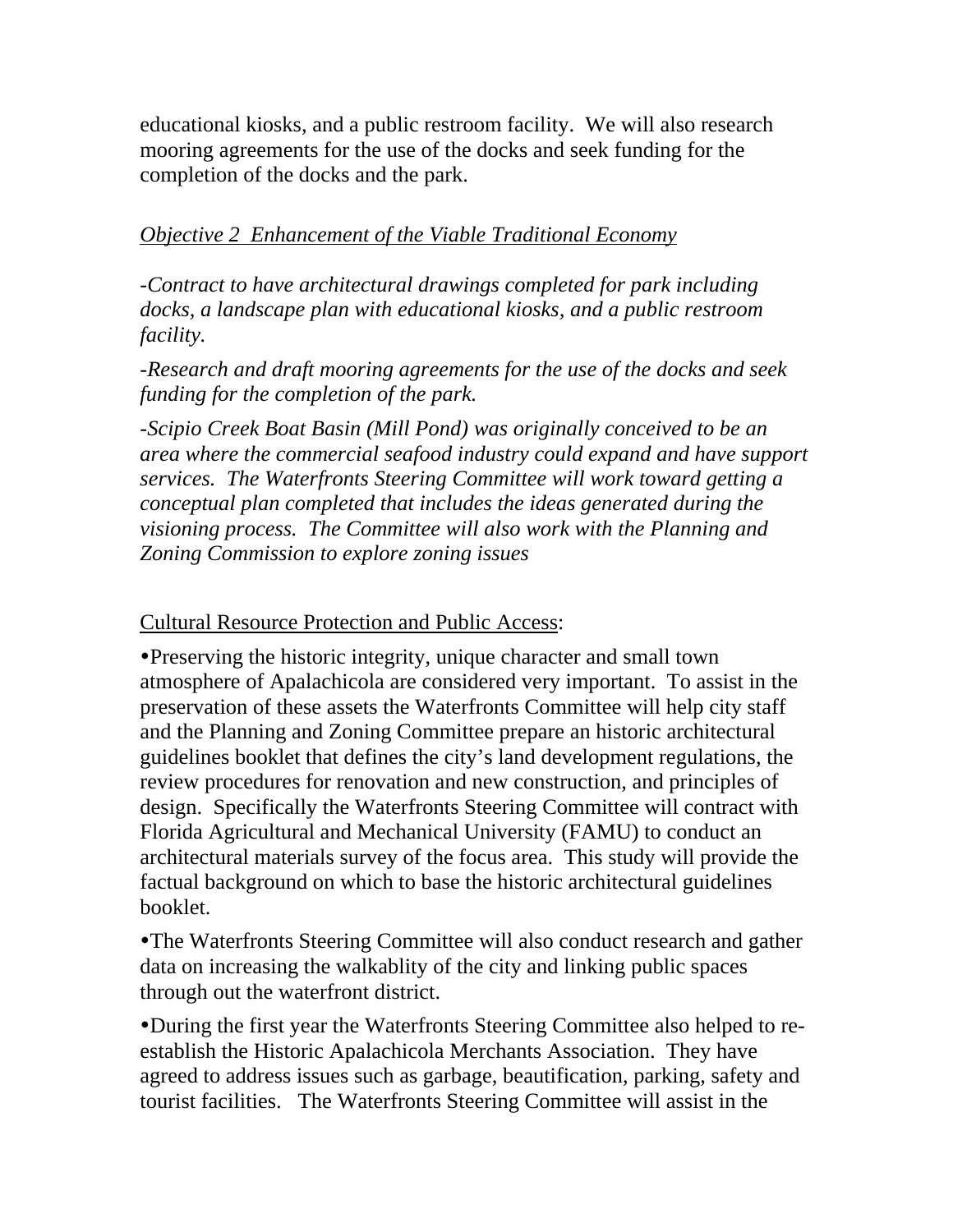stabilization of the association by attend their monthly meetings, assisting with clerical needs and promotion of special events.

yRe-establishment of a maritime museum. The new Apalachicola Maritime Heritage Center will be dedicated to educating the public about the community's maritime heritage and helping the residents to appreciate and use the waterfront.

# *Objective 3*

*Preserve historic integrity and overall sense of place, enable merchants to clean up town and stage events, improve the linkages of public spaces* 

*-Contract with Florida Agricultural and Mechanical University (FAMU) to conduct an architectural materials survey of the focus area. This study will provide the factual background on which to base the historic architectural guidelines booklet.* 

*-Conduct research and gather data on increasing the walkablity of the city, linking public spaces and enhancing public spaces through out the waterfront district.* 

*-Support and assist the Historic Apalachicola Merchants Association by attend their monthly meetings, assisting with clerical needs and promotion of special events.* 

*-Support and advocate for the re-establishment of a maritime heritage center.* 

*-Research tax increment financing to help city get funds for waterfront area projects* 

*-Coordinate with the Franklin County Scenic Byways group* 

# yEnvironmental Resource Protection

A high priority identified in the environmental arena was storm water management. The Waterfronts Steering Committee will address this issue by providing educational resources to city staff and the Planning & Zoning Committee on storm water holding facilities and storm water management. The Committee will also continue research funding methods to remove two sunken vessels in the waterfront area.

# *Objective 4 Environmental Improvements*